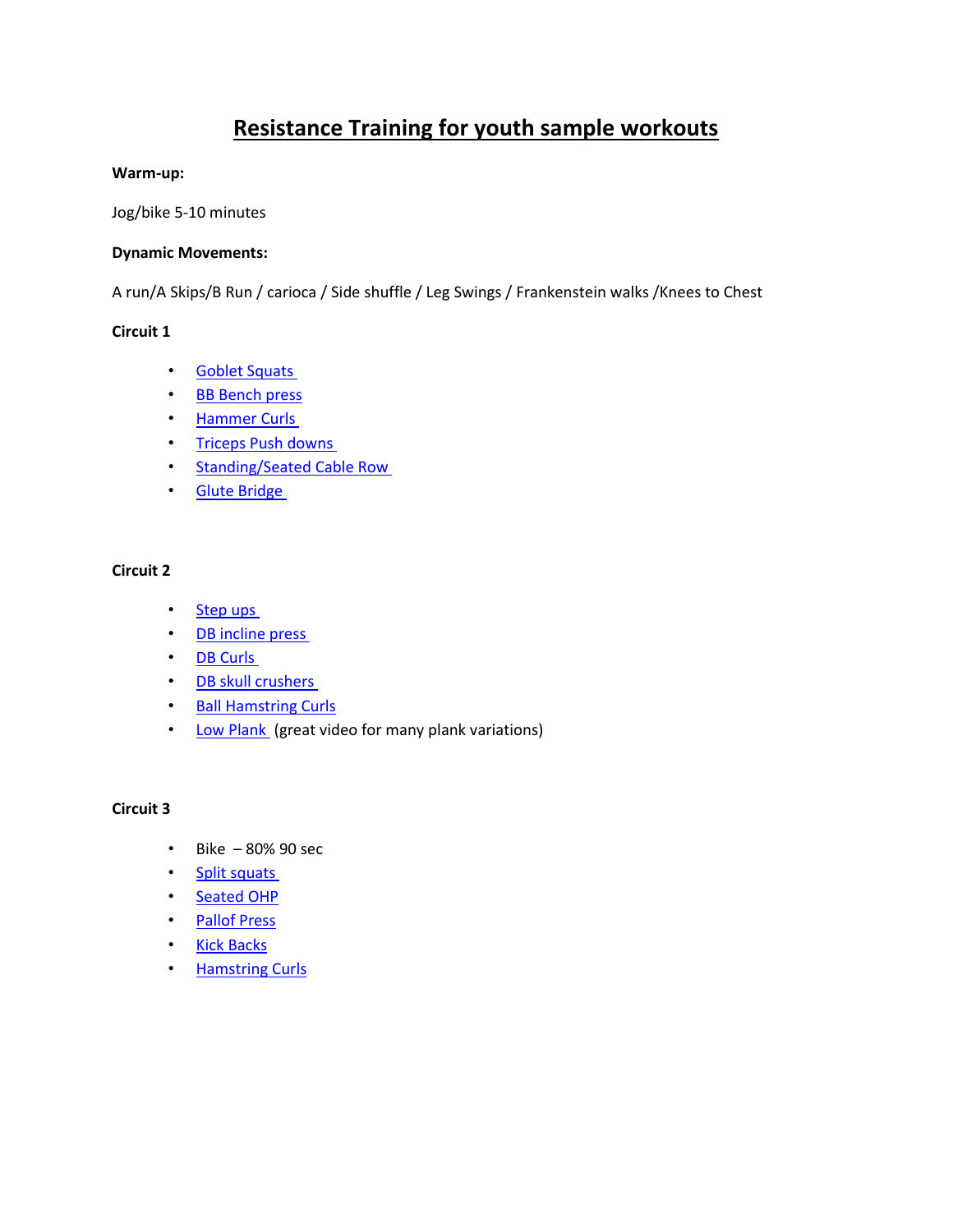### **Circuit 4**

- Lap /Run
- [Bench Squats](https://youtu.be/hyqI0cT5BFA)
- [Pull-downs](https://youtu.be/2x9E_reM8cU)
- [Incline supported row](https://www.youtube.com/watch?v=nl2MnK1i504)
- [Box Jumps](https://www.youtube.com/watch?v=NBY9-kTuHEk)
- High Plank

# **Circuit 5**

- Stairs
- Flat [DB Press](https://youtu.be/Yv41b8GLTIw)
- [Overhead Triceps Extension](https://youtu.be/s-FoAbMyHTc)
- [Lateral Lunges](https://youtu.be/3M9Z5lh-Qfc)
- [Bent over row](https://youtu.be/cZvQNvTUUu0)
- MB [Slams](https://www.youtube.com/watch?v=-P-9S2b6Ax4)

# **Circuit 6**

- [Incline Bench Press](https://youtu.be/J73fJNS4A0I)
- [BOSU X over](https://youtu.be/eDVhlQsrsoE)
- [Split squats](https://www.youtube.com/watch?v=lHa6aCpFndo)
- [Lateral Raises](https://youtu.be/3WPwYJ3QAbs)
- [Ladder Drills](https://www.youtube.com/watch?v=4taYjKlmihU) (small example of all the ladder drills out there)
- Side Plank